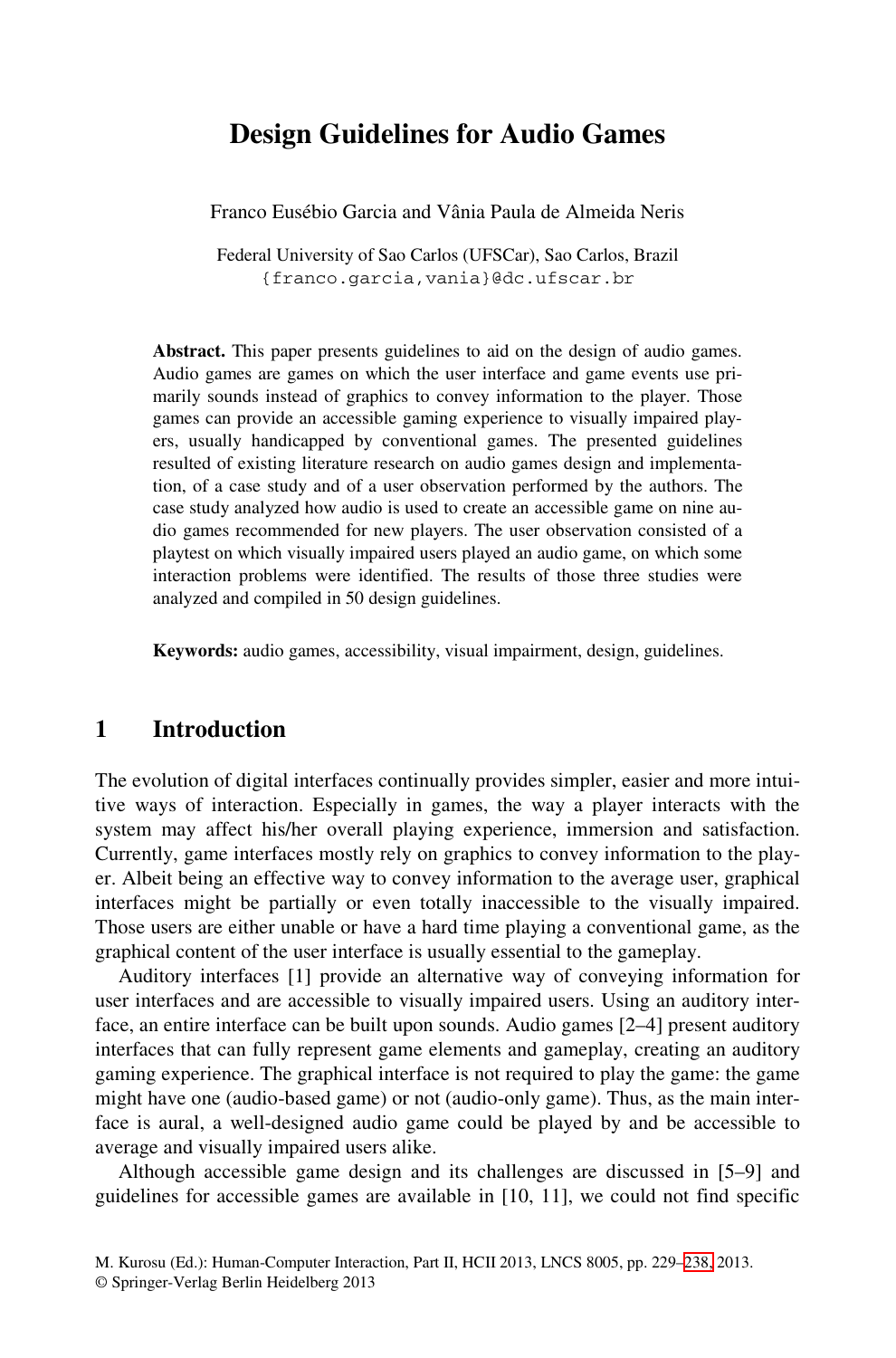guidelines to designing more accessible audio games for visually impaired players. The available information regarding the design of audio games is mostly papers on the design, implementation or analysis of particular games (c.f. [12–21]). Hence, the starting point for new audio game designers is to learn with previous designs available on the literature and play the games created.

Specific guidelines on accessible audio usage for gaming interaction could further aid new designers on creating more accessible audio games. Hence, this paper presents 50 audio games guidelines containing desirable features and audio usage to aid designers on the creation of more accessible audio games. A more comprehensive list can be found at lifes.dc.ufscar.br. The guidelines combine features described in the literature with the results of a case study and an observation of a playtest performed with visually impaired players.

This paper is organized as follows: Section 2 comments our literature research, by presenting relevant related works. Section 3 describes our research approach. Section 4 presents the case study whilst Section 5 describes the user observation. Section 6 introduces the audio game guidelines. Section 7 presents conclusions and future work.

#### **2 Related Work**

In 2004, the International Game Developers Association (IGDA) presented a white paper describing the importance of game accessibility [6]. This paper presented approaches used by games to improve the gaming experience of disabled players and suggested possible methods to improve game accessibility. General guidelines for gaming accessibility are presented in [5]. Guidelines for developing accessible games are presented in [10, 11]. Those are general accessibility guidelines, which can be applied on the development of any kind of game. Universal accessibility in games is discussed in [7, 22]. Those papers present and discuss the design of Universally Accessible Games (UA-Games), games that follow the principles of Design for All [22].

However, we could not find a compilation of specific guidelines to help designers to create audio games. Most of the papers we found focus on decisions and challenges of the design and implementation of particular games. Some parts of these papers emphasize more specific goals with more depth, such as creating auditory interfaces or game entities – like objects and scenario – with audio. The parts we considered the most relevant for our work are succinctly indicated below. They were our starting point and might provide insightful advice for new audio game designers.

The creation of auditory interfaces and auditory objects in audio games is discussed in [4, 12, 14, 18, 23–25]. Navigation and orientation in audio games scenarios or worlds are discussed in [4, 12, 14, 15, 19, 21, 23]. Those could be useful for designing interfaces and entities for the game and how to use them more effectively in the gameplay.

In audio games, sounds have to be used both to convey information to the player as for aesthetics. Different classification of game sounds, their uses and function in games can be found in [13, 14, 25, 26]. Functional and aesthetical uses of sound and their importance in the design of audio games is discussed in [4, 14, 25, 26].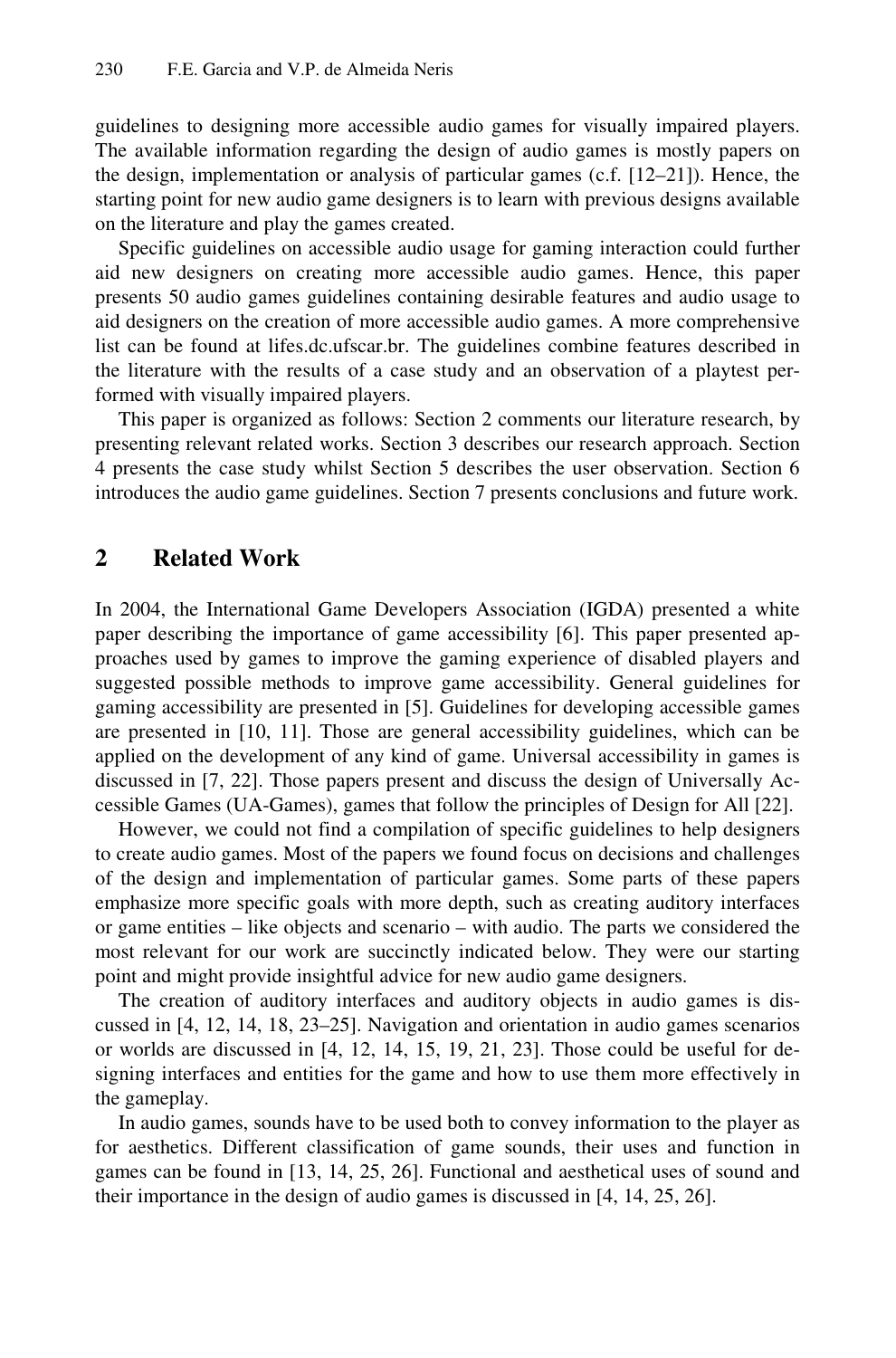The design of audio games is addressed with more depth in [4, 12, 14, 15, 17, 19, 21, 25], especially regarding audio usage for gameplay. The importance of audio feedback for user inputs is commented in [10, 23, 24]. Ideas on implementation are described in [4, 15, 18, 19, 21]. Input design is commented in [24, 25], whist provide insights on how to use different input devices is provided in [4, 16, 17, 26].

# **3 Research Approach**

We performed a literature research, a case study and a user observation to propose the guidelines. The goal of these three studies was to find how audio is used on audio games and how to help new designers to create audio games. We researched how one could use game audio, such as music, sound effects and speech, to:

- Create and characterize game entities, such as objects, characters and puzzles;
- Create and characterize ambient, scenes and game worlds, how to handle spatial localization and how to navigate in the game's space;
- Control the player's avatar, handle control input and provide input feedback;
- Teach the player how to play or how to give instructions;
- Create game menus and how to navigate on them.

The literature research was described in Section 2. We performed the case study and the user observation to complement and to verify in the practice what we found.

The case study analyzed nine audio games with various genres regarding the audio interfaces, audio usage and interaction. The games choices were based on lists of games recommended to beginner players [3, 27]. Some were also chosen because they had versions in Portuguese, which was necessary for the user observation. The case study is discussed in Section 4. The user observation consisted of two blind users playing an audio game and describing their experience. We also observed how they interacted with the game and how they responded to the game's information and feedback. The user observation is further discussed in Section 5.

We then combined all the information, results and problems gathered to propose some design guidelines for audio games. The guidelines address problems identified on one or more of our studies and were organized in eight categories, as presented in Section 5. Each proposed guideline has the recommendation, the problem(s) it addresses and the rationale. The resulting guidelines feature advice on how to present the audio in an audio game trying to achieving better accessibility, focusing the audio usage on enhancing the gameplay, representing game objects and providing useful information to the player when needed.

## **4 Case Study on Audio Games**

The case study consisted of the researchers playing and checking audio usage in nine audio games, with diverse genres, to verify how the games used audio to create accessible game experiences. The chosen games were: Dark Destroyer [28], an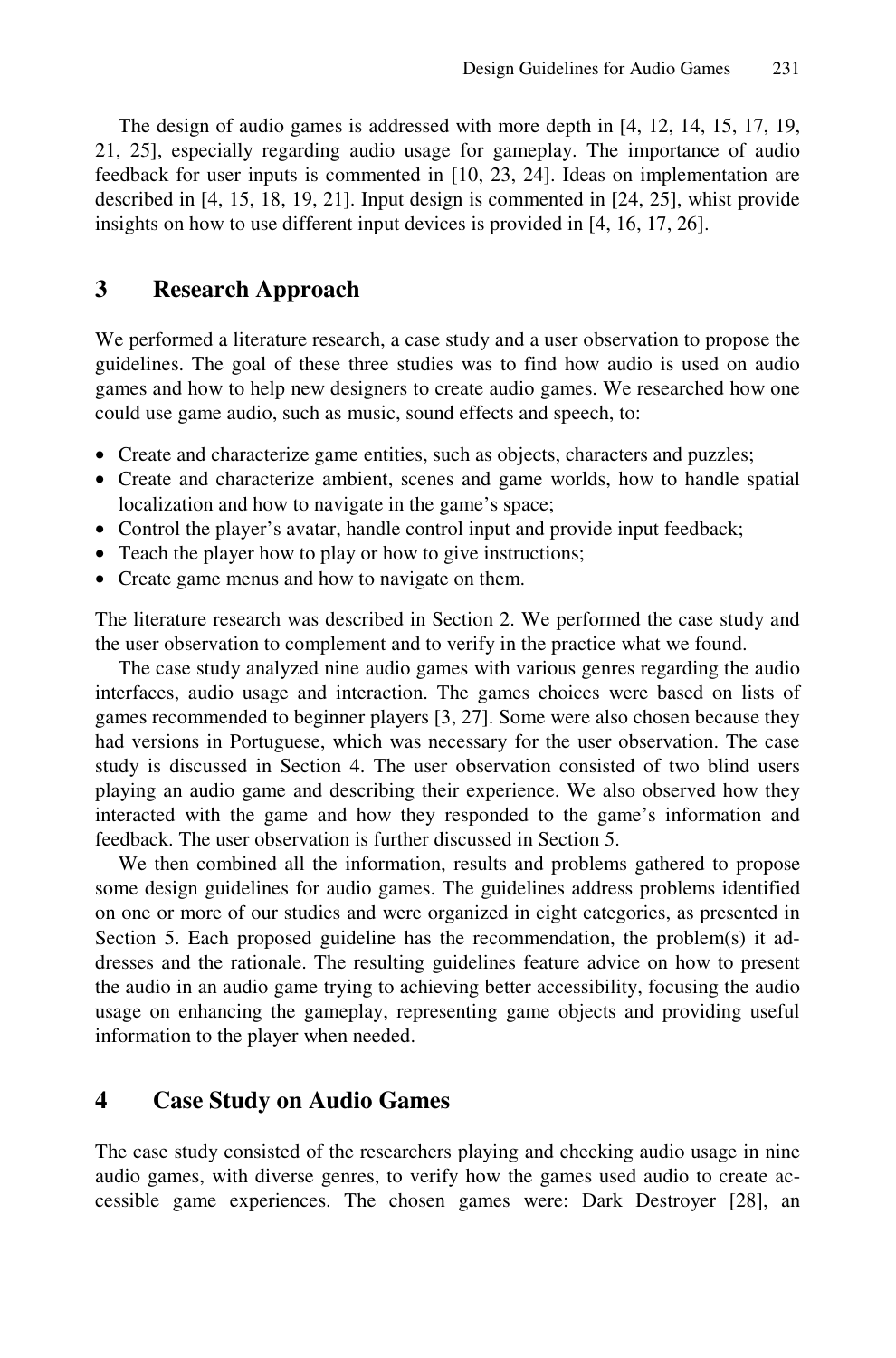arcade/action game; Deekout [29] an action game; Drive [30], a racing game; Fear of the Dark [31], a maze game; GMA Tank Commander [32], another action game; Lone Wolf [33], a simulation game; Mudsplat [34], an arcade game; Ten Pin Alley [35]; a bowling game and Top Speed 3 [36], another racing game.

The setup of all the games, except [29], used a graphical installer. The installer, although simple to sighted players, might be inaccessible on some screen readers – especially as the install progression was shown using progress bars. Before playing, we noted some games [35, 36] requested the player to disable assistive technologies, such as screen readers, whilst playing. However, they did not remind the player to enable them when he/she finished playing the game.

Despite the different genres, the studied audio games adopted similar strategies to those described in the literature to convey the game with audio. We found most of the sounds, especially speech and sound effects, were used in the games focused primarily on gameplay. The games' sounds were mostly used to convey relevant information to the player (such as game events) and to provide feedback on his/her performance. Music was used mostly for aesthetics. Some games also used music or played simultaneous sounds to enhance the gameplay, such as [30] which used the rhythm to report game status and progress.

All audio games provided feedback for users' inputs. Some provided different feedback for correct and incorrect player inputs. Time constraints in game events were more severe on some game than others – this was expected due to the different genres. However, the games provided enough time for reaction. Spatial sounds were mostly used to describe the games' worlds and objects positions – mostly relative to the player's position. [28, 32, 35] provided a spatial sound test, a useful feature to allow the user to check his audio hardware position and/or configuration.

The presentation of the rules, instructions and goals varied among the audio games tested. Some games provide an in-game help [30, 32–35] or tutorial [30, 32]. The others required the player to read the extern manual to learn how to play, providing little to no information in-game. Some games offered the players additional aids during gameplay, such as sonars [33], radars [32, 33] or void-acted non-playable characters [30, 36].

In menus, all games allowed skipping options without hearing it all. [34] differentiated the first from the last option in a menu - indicating when it started or when it ended – and informed the player to which menu he/she was heading back. [32, 34–36] allowed the repetition of the current option without scrolling back and forth. [32, 35, 36] allowed audio settings to be changed within the game. [28, 32, 34] provided a sound test mode which is especially useful when the sound was created to be used on the game or when the player had never heard the sound before.

## **5 User Observation with Visually Impaired Players**

We wanted to observe how visually impaired users interacted with audio games and how would the users perceive the interface and gaming elements. To perform this observation, we went to Espaço Braille (Braille Space), a place to promote training,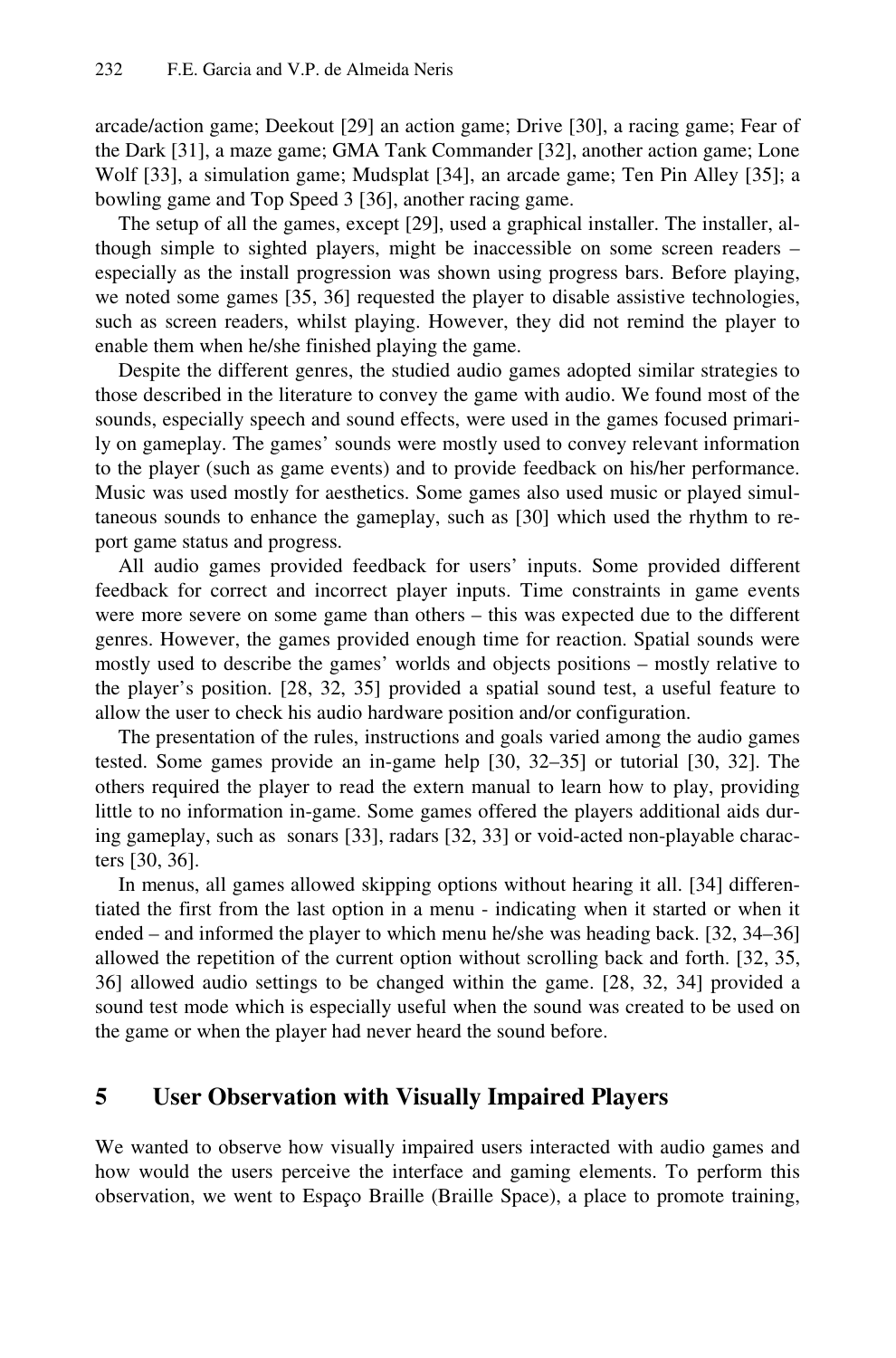leisure and entertainment for visually impaired people, in São Carlos, Brazil. Two blind users played the audio game Top Speed 3. The users played a quick race, trying to figure out how to play, by themselves, after some initial explanation about the study. Albeit we could observe only two users, their interactions with the game fulfilled our observation's goals.

Both players became visually impaired on their adulthoods. One of the players had previous experience playing conventional games; however, he had never played an audio game. The other player had no prior experience on playing games. Both users were learning how to use computers.

The users were free to race without worrying with their performance, as we were interesting in observing the interaction. We provided some basic information to the users on how to play, such as the game's goals, controls and suggested how to interpret the sound feedback. Figure 2 illustrates the users playing the game. Both users managed to navigate the game's interfaces and play the race without problems.

It was noticed that, similarly to conventional games, the comprehension of the interface facilitates the game. The user observation suggested the importance of the feedback and the controls used on an audio game in helping the user to play. The players' control on the car rose the more they understood the game and its interface, by hearing the audio cues and adjusting their inputs accordingly. In Top Speed 3, spatial sound is used to position the car in the road - the balance of the stereo sound informs the player whether the car is centralized on the road or leaning away from the center. If the car is distant from the center, it collides with a wall and the game plays a sound effect to warn the player. If the player keeps colliding with a wall, the game provides further feedback, such as an explosion sound.

Top Speed 3 features a NPC who helps the players to navigate on the track, announcing curves and allowing the users to know what was ahead of them by prerecorded speech. This feature was noted and appreciated by the players. The users also commented it was easier playing with stereo headphones, confirming the literature [15]. The headphones facilitated them to recognize on which side the sound was playing, making it easier to play.

The users' main problem with the audio game was the default keyboard keys used by the game. One of the users reported the game's keys were different from what they were used to use on assistive technologies. This made it difficult for him to reposition their hands on the game keys when his hand wandered off the keyboard. They explained it was hard positioning the hands back to the keyboard as the game's keys were not tactile marked keys – like 'A' and 'F' on a OWERTY keyboard layout. Figure 2 (c) illustrates this problem – the hand of one of the users is hovering the keyboard, but unable to find the arrow keys used by the game.

This suggests that, especially for new users, the buttons or keys used to play the game might hinder the experience if they are not properly chosen. If the game uses a keyboard, for instance, using keys the visual impaired players use regularly or allowing him/her to customize the keys for the commands may increase the accessibility of the game.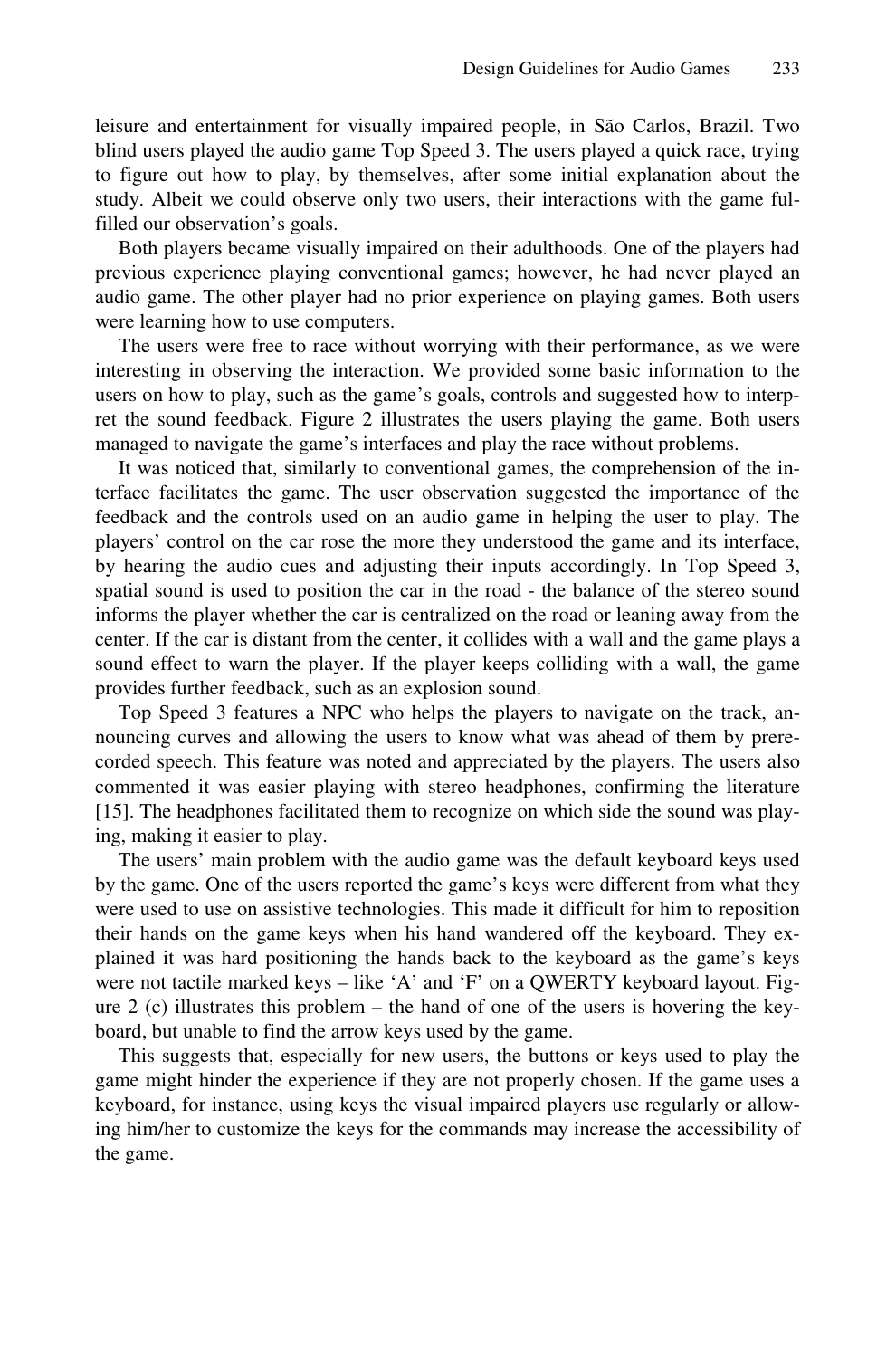

**Fig. 1.** (a), (b) Two blind users playing the audio game Top Speed 3. (c) The user is having trouble to reposition his left hand on the keyboard. The absence of the tactile keyboard marks on the arrow keys made it harder to the player find them after losing.

# **6 Guidelines for A Audio Games**

The results from the literature and from Section 4 were compiled and analyzed. Recurring audio games features and problems were identified. We combined the information available on the literature with the results and problems identified on the case study and the user observation to propose some design guidelines for audio games. The resulting guidelines feature advice on how to present the audio in an audio game trying to achieve better accessibility. They combine existing recommendations discussed on the literature with audio usage and features recognized on the case study. Recommendation of solutions to identified problems on the case study and user observation were also include d.

The complete list of guidelines is available at lifes.dc.ufscar.br. Thirteen guidelines are present here.

• *Category 1*. Install and A Access to the Game.

**1.1.** Easy to understand and to follow to follow setup, planned in a logical and sequential way. Problem. The setup interface might contain large texts or too many options or details. Rationale. Easy setups should be preferred [5]. The messages should be conveyed as simple as possible to the user, to avoid confusing or overwhelming him/her. As the audio interface is perceived sequentially [24], it is important the setup should also be clear. The options and its consequences should be clearly stated. Many of the studied games used wizards to be installed [28, 29, 31–36] or a single zip-file [30]. Also recommended in [11].

**1.2.** If the game needs to disable assistive technologies, remember the player to enable assistive technologies when he finishes playing. Problem. Some games require or recommends assistive technologies to disabled before playing (for instance, [35, 36]). Rationale. The game might be accessible if an assistive technology is disabled; however, the user's operating system might be not. It is important to remember him/her to re-enable it after quitting the game.

• *Category 2*. Interaction Output.

2.1. Use audio for all game events, and provide enough time for player reactions. Problem. Some audio games provide low time between events or use complementary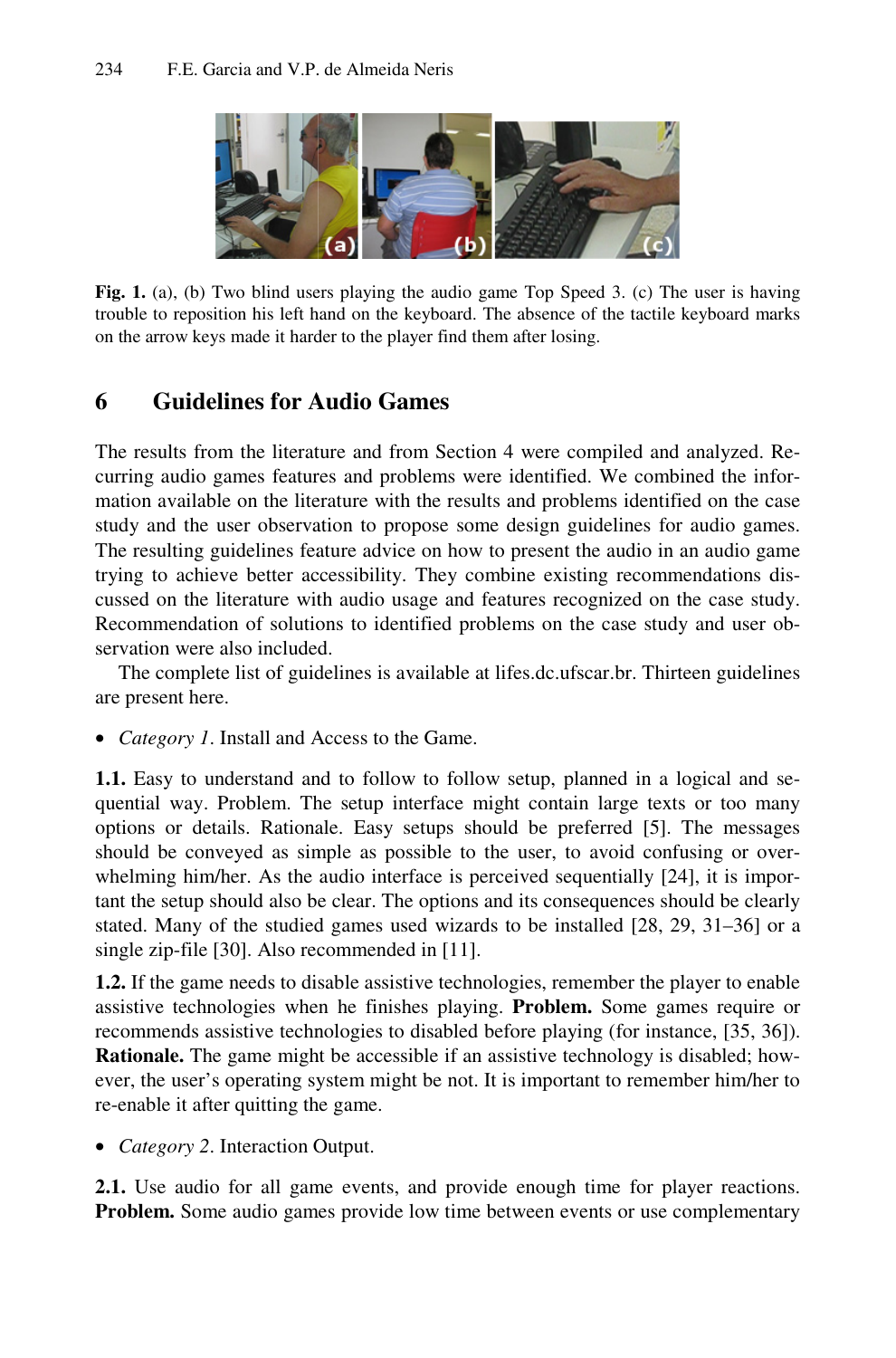outputs, such as haptic or graphical, which might not be perceived the same way as audio. **Rationale.** Sound is perceived by time [4], unlike graphics. Therefore, all game events must be conveyed by sound: the player must know what is happening [23] and what will happen [17] to have enough time to act accordingly; provided the information when needed, at a very good time [24].

**2.2.** Allow repetition of information. Allow additional information to be requested by the player. **Problem.** Some games don't allow information to be repeated. **Rationale.** The user might not hear or understand the provided information the first time he/she hears it. This might happen especially in long explication or dialogues. It is important to allow the player to request the information to be repeated [5]. It is also interesting to allow the player to request for further information. Also recommended in [11].

• *Category 3.* Interaction Input.

**3.1.** Allow input controls to be customized by the player. **Problem.** Some games do not allow remapping or configuring the commands in an input device. Players might have difficulties on using some keys or buttons, as they might be hard to access or to be pressed on controllers [17] or keyboards. Our visually impaired players used the home row in a keyboard to locate the keys, and thus had difficulty finding the arrow keys. Only two of the tested audio games allowed customizing the controls [32, 36]. **Rationale.** Allowing customization, the user may choose the keys or buttons more adequate to his/her needs or preferences. This might facilitate the interaction between the user and the game. This is also recommended in [5]. Also recommended in [37].

**3.2.** Provide immediate sound feedback for player inputs. **Problem.** The user must know the results of his/her input command or even if the game accepted the input. **Rationale.** It is important to provide immediate feedback to the player upon his/her action [11, 14, 24]. This helps the player to know if his/her action was processed by the game. For instance, sound effects, such as footsteps when walking [12], allow the player to know his movement input was successful. Also recommended in [11].

• *Category 4.* Menu Navigation.

**4.1.** Suspend the menu's label reading when the player changes an option. **Problem.** Hearing the same options many times in a menu can be annoying to the player. **Rationale.** This follows the same rationale of Guideline 2.4. Allowing the user to skip the option also may increase his/her navigation speed in the menu.

**4.2.** Numerate options in menus. **Problem.** If the user is unsure of what option he/she needs to select in a menu, he/she will either have to count its position or remember where it is. **Rationale.** Numerating the options allows the player to remember the number and might allow him/her to navigate to the chosen option faster. Or after using a menu several times, the user might know the exact position of a desired option, however, may still have to navigate all others [23]. Allowing the number to be a shortcut to the option could be adequate.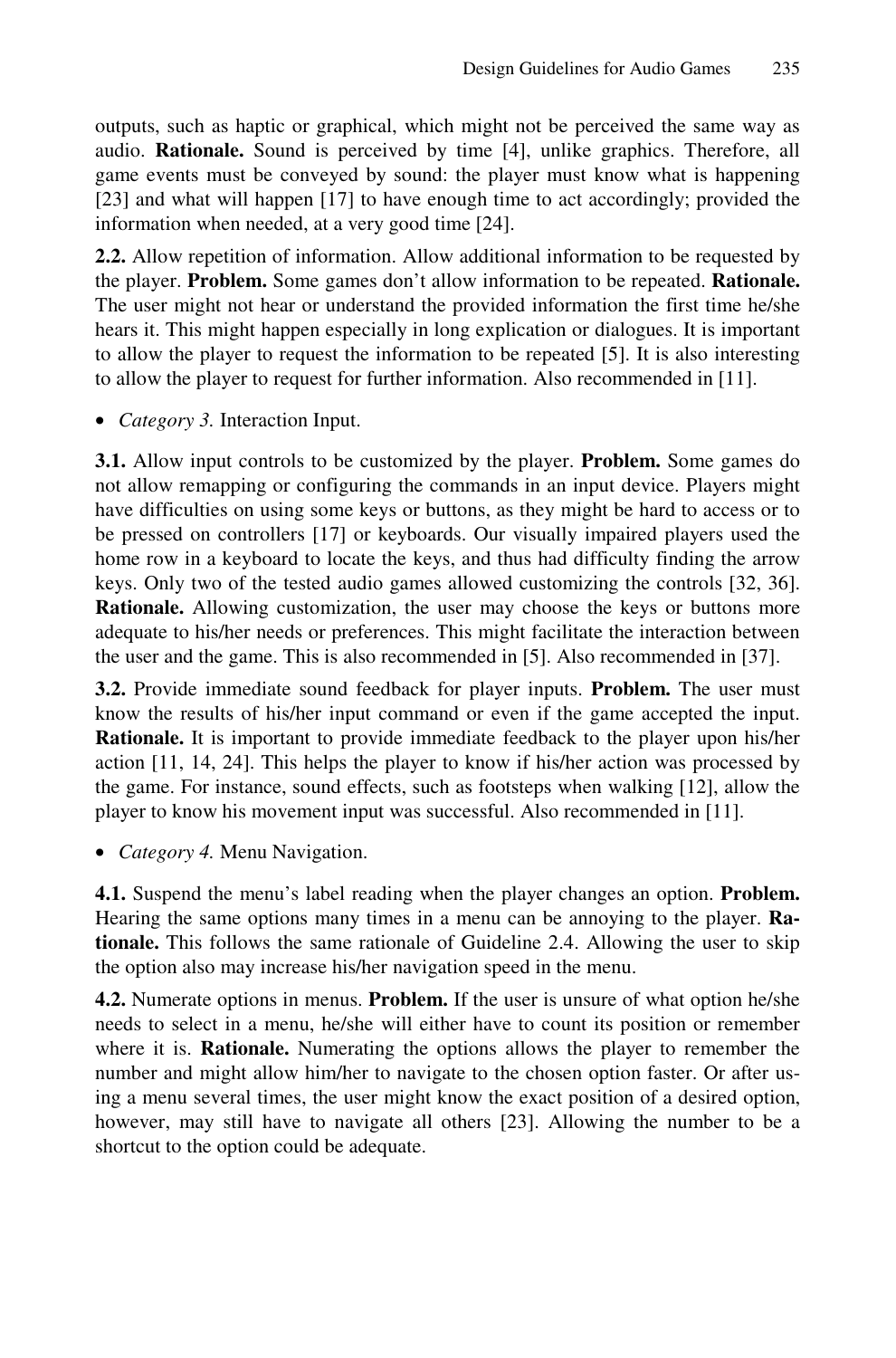• *Category 5.* Ambient, Scenarios and Space Representation.

**5.1.** Avoid reproducing many sounds at once. **Problem.** Listening to several parallel audio signals simultaneously can be confusing [22] to the user. **Rationale.** Sound is perceived by time [14]. A user listening to many sounds at once might be overloaded with information and have a hard time distinguishing or understanding each sound individually. Too many sounds at once might be detrimental to the experience [13]. When many sounds are played, the vision is used to solve ambiguities [23] – which is not possible in an audio game. If it is necessary to play many sounds, try making them complementary, with planned timing [22] and/or using them spatialized [14].

• *Category 6.* Object Representation.

**6.1.** Try describing objects with the most accurate and representative sound possible. **Problem.** The user has to recognize an object by hearing its sound. **Rationale.** An object should be described by using it more accurate sound or combination of sounds available [12]. The sound must match the player's mental model to be recognized [19] and should be sounds that are relevant by themselves [24]. As a rule of thumb, if objects are different, they should sound different [23] in the game. If there is no good sound to describe an object, an artificial, created sound can be used; however, it should be described and explained to the user.

**6.2.** Present an option to describe a new sound to the player. **Problem.** The user might not have heard the sound of an object before. For instance, this could happen if an object was created for the game or the player does not know it. **Rationale.** Sometimes, a sound will be created to describe an object. This sound should be presented to the user in the context of the game. To accomplish this, some of the games featured a sound sample mode, in which the user could listen to all the game's sounds [28, 32, 34].

• *Category 7.* Character Representation.

**7.1.** Use sounds of to describe the status of objects or characters. **Problem.** Inform the player about the status of objects or characters and their whereabouts in the scenario. **Rationale.** The status of an object or character can be described by using different sounds. This can be done to compensate the lack of visual information [14] in audio games. For example, different sounds can be used to describe if a machine is operating or if it is broken; the pace and tempo of the sound can suggest it activities. This can also be applied to characters, with breathing or walking sounds or exclamations and questions.

• *Category 8.* Miscellaneous.

**8.1.** Provide an audio tutorial to first time players or enough in-game information to help them to play the game. **Problem.** Help first time users to play the game. **Rationale.** An in game tutorial could help new users to play and get to know the game, as it could be a good idea to teach the basics to user. As the goals and objectives, sounds and controls are game-specific, the tutorial might suggest the player how to interpret the sounds in the game in order to play. This could be especially used if the game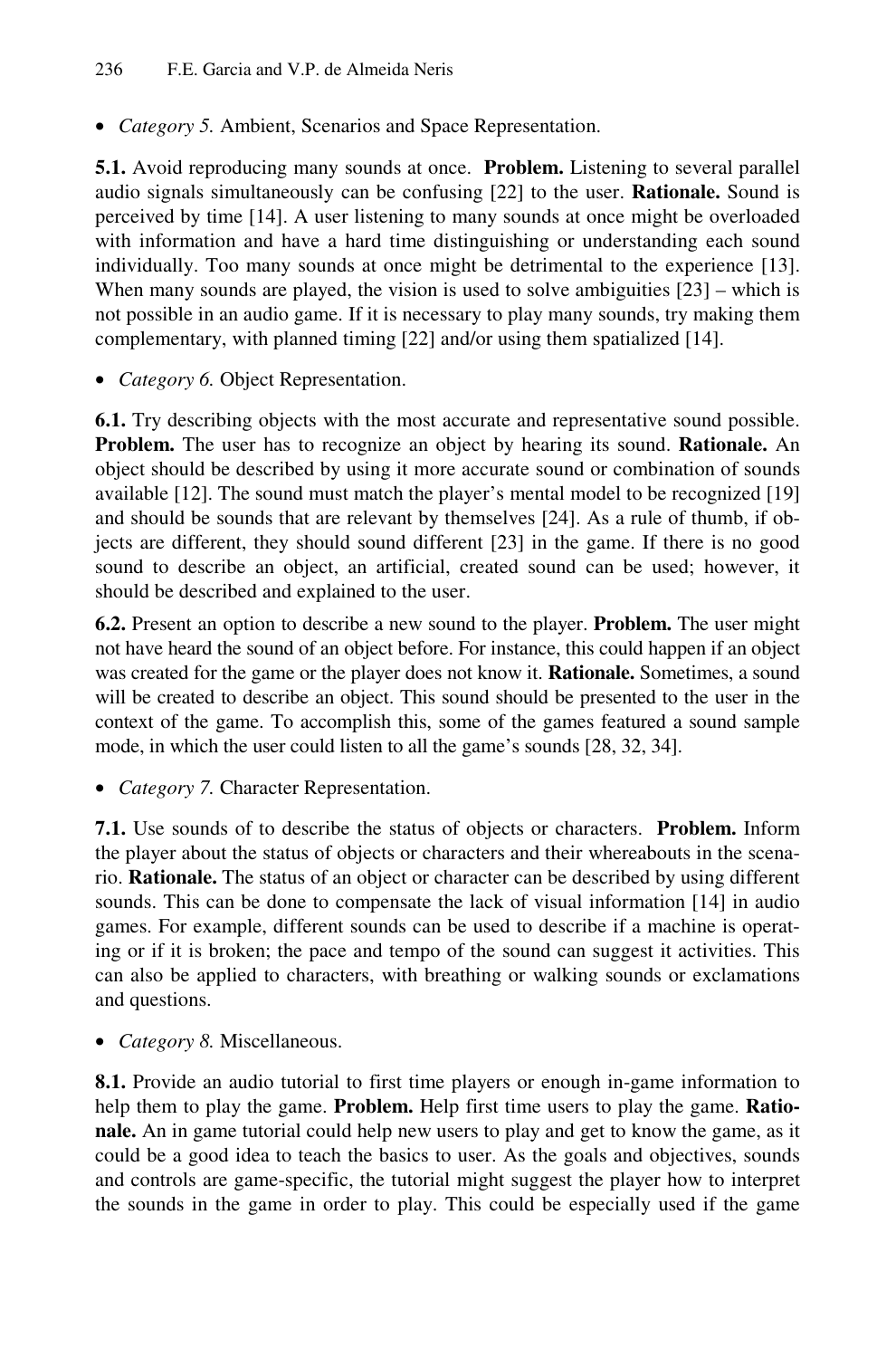used many sounds the user is not familiarized with. Of the case study games, only two [30, 32] offered a tutorial. Also recommended in [11].

#### **7 Conclusions and Future Work**

This paper presented some guidelines to help new designers to create audio games, an accessible gaming alternative for visually impaired player. Their goal is to complementing existing game accessibility guidelines, aiding designers on using audio to create more accessible audio games, especially for visually impaired players. They were proposed by the systematization of features, problems and solutions discussed on literature's papers and accessibility guidelines, a case study and a user observation.

As future work, the authors will follow the guidelines to implement some audio games, to improve their applicability. We want to find more effective ways of presenting the game's content, without sacrificing the interactivity or the fun. The authors are also researching ways to create accessible games to other disabilities. We are aiming to provide alternative modal representations to the same content, trying to minimize losses on the absence of one or more modalities. The goal is to allow players play a game with their friends, in a universal approach, regardless of disabilities.

**Acknowledgement.** We acknowledge the financial aid from CAPES and FAPESP (2012/22539-6) for the realization of this work.

#### **References**

- 1. Mynatt, E.: Auditory Presentation of Graphical User Interfaces, pp. 533–555 (1992)
- 2. Targett, S., Fernström, M.: Audio Games: Fun for All? All for Fun? In: International Conference on Auditory Display, Boston, p. 4 (2003)
- 3. AudioGames.net, http://audiogames.net/
- 4. Röber, N., Masuch, M.: Leaving the Screen: New Perspectives in Audio-only Gaming. In: International Conference on Human Computer Interaction with Mobile Devices and Services, Salzburg, pp. 92–98 (2005)
- 5. Ossmann, R., Miesenberger, K.: Guidelines for the Development of Accessible Computer Games. In: Miesenberger, K., Klaus, J., Zagler, W.L., Karshmer, A.I. (eds.) ICCHP 2006. LNCS, vol. 4061, pp. 403–406. Springer, Heidelberg (2006)
- 6. International Game Developers Association: Accessibility in Games: Motivations and Approaches. White Paper (2004)
- 7. Grammenos, D., Savidis, A., Stephanidis, C.: Designing universally accessible games. Magazine Computers in Entertainment (CIE) - Special Issue: Media Arts and Games 7, 29 (2009)
- 8. Grammenos, D., Savidis, A., Stephanidis, C.: Unified design of universally accessible games. In: Stephanidis, C. (ed.) HCI 2007. LNCS, vol. 4556, pp. 607–616. Springer, Heidelberg (2007)
- 9. Yuan, B., Folmer, E., Harris, F.: Game accessibility: a survey. Universal Access in the Information Society 10, 81–100 (2011)
- 10. UPS Project: Guidelines for the development of entertaining software for people with multiple learning disabilities,

http://www.medialt.no/rapport/entertainment\_guidelines/ index.htm